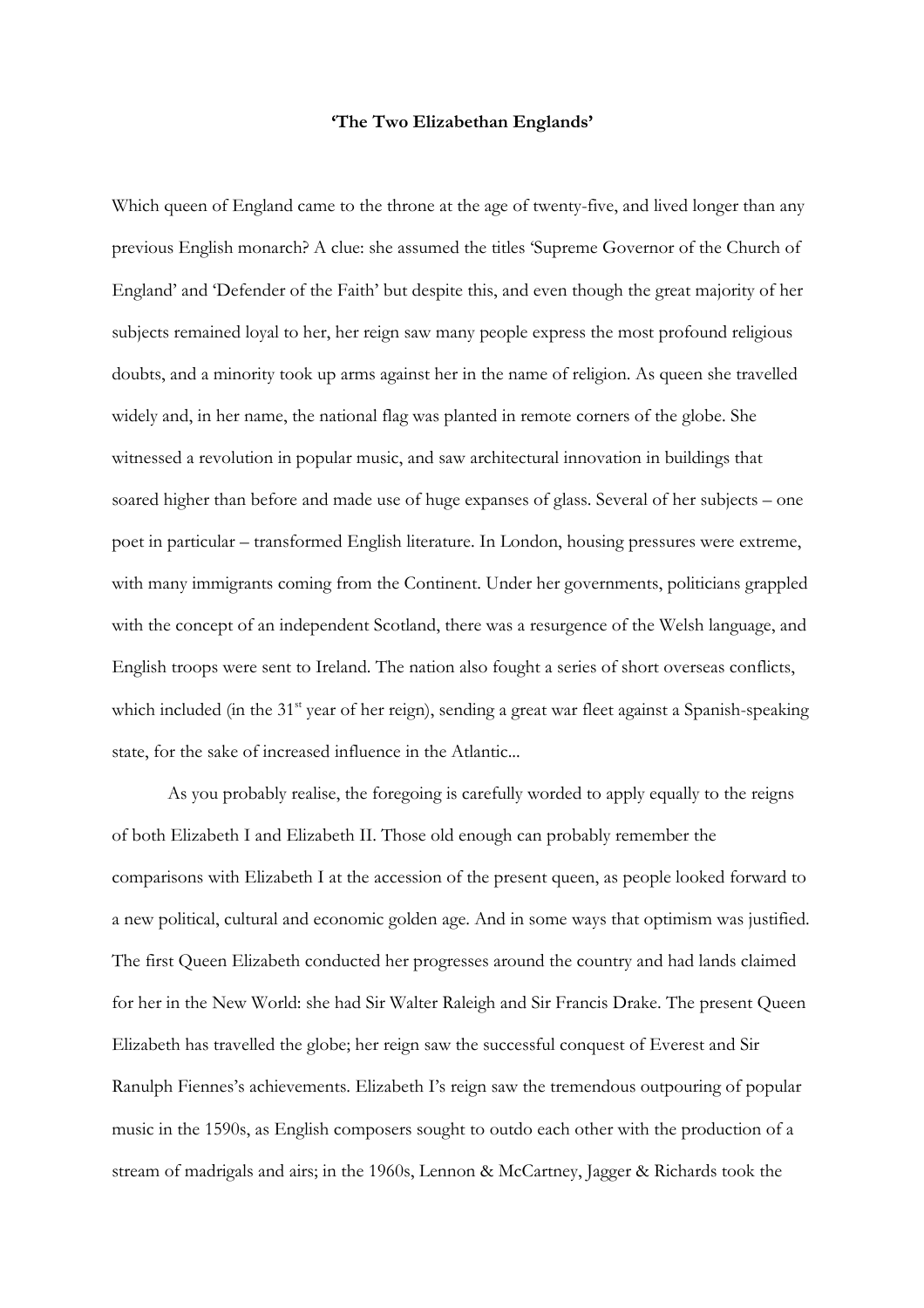places of John Dowland, Thomas Morley, John Wilby and Thomas Weelkes. The greatest writer of Elizabeth I's reign was of course Shakespeare, supported by Marlowe, Jonson, Sidney and Spenser. In the last sixty years, it would be hard to deny that, of all English citizens, TS Eliot's influence has been the most profound, with Ted Hughes, Harold Pinter and Seamus Heaney all following. The English Armada (launched the year after the Spanish one) and the Task Force sent to the Falklands both occurred in the 31<sup>st</sup> year of their respective sovereigns' reigns. Both were concerned with preserving English influence in the Atlantic, the former (unsuccessfully) in the Azores, the latter in the Falklands.

 To a certain extent this is just historical train spotting, looking for coincidences across time and noting them down. Some of them are pleasing nonetheless: Thomas Weelkes's drunken bad behaviour could be pure rock'n'roll. But there are more profound things to be learned from a comparison of the two reigns. One may note the obvious point: many social aspects that we associate with our own time have a much longer pedigree – what Radio Four describes as 'the Long View'. Take population expansion, for example: this was no less important a matter for sixteenth century commentators than it is today: even though the population of England was only about four million – about 8% of its present day total. Many writers bewailed the increased number of people in every town in the 1590s. Building new houses on the 'green belt' was a touchy subject even then, when the 'green belt' started at Drury Lane. Good Queen Bess herself prohibited further extensions of the suburbs. As a result, the huge numbers that flocked into the city caused buildings to become higher – five, six or even seven storeys – and standards of living within them declined. Londoners complained at the number of new-fangled coaches on the roads, and the accidents they caused. Throughout the country people were deeply distrustful of immigrants from the Continent but tolerated them on account of the fact that they were refugees from hostile regimes. Those immigrants, however, introduced new forms of garden farming and starching ruffs. You cannot help but conclude that perceptions of overcrowding are relative, and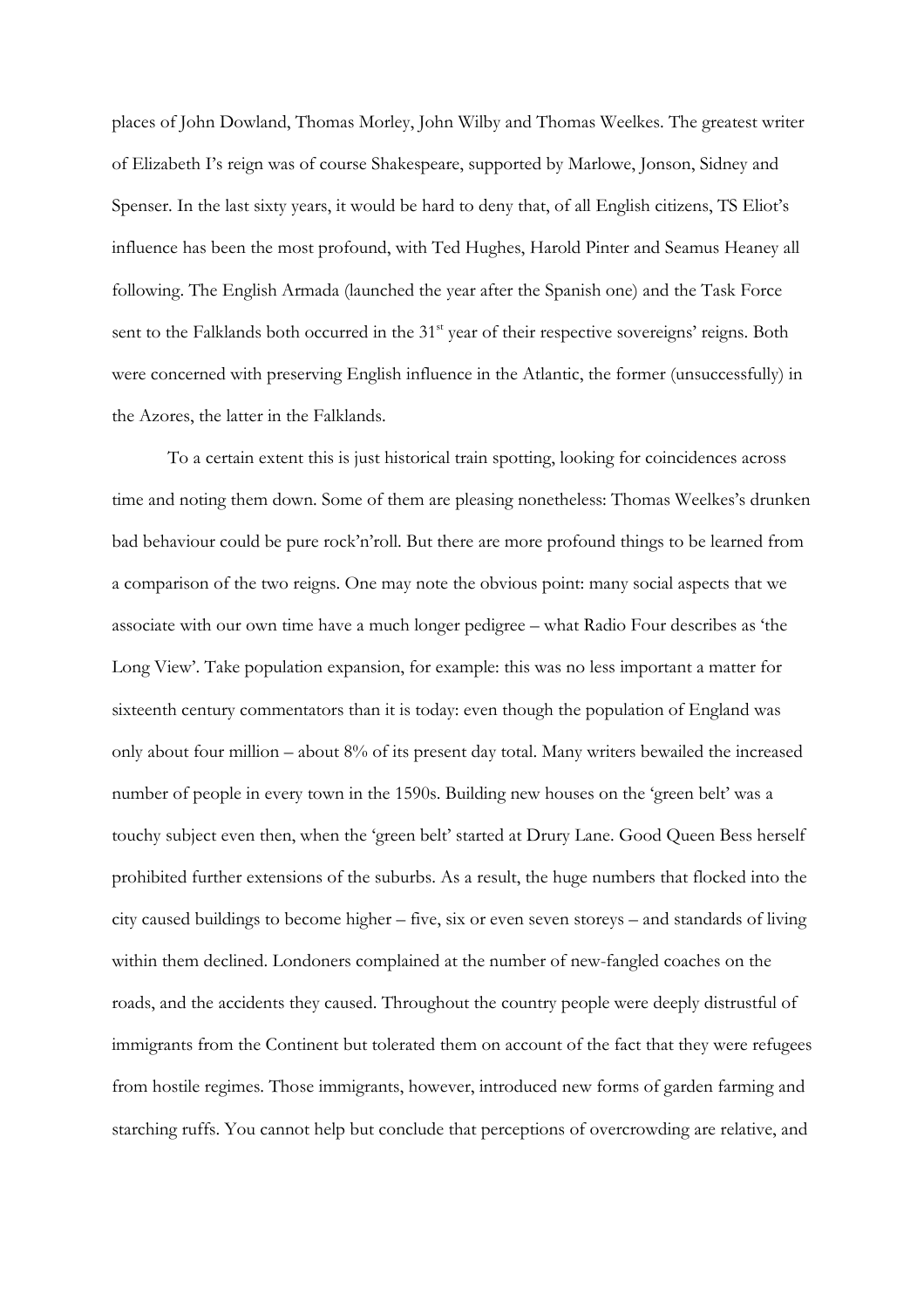natives' suspicions of large numbers of refugees are natural and never easily overcome, even when the incomers bring cultural benefits with them.

 Taking the Long View of technological change between the two reigns is similarly revealing. Both reigns saw unprecedented technological and scientific development. In the sixteenth century science was called 'natural philosophy' and, before Elizabeth's accession in 1558, it was a relatively slow-changing body of knowledge. But the English, who in 1550 had been playing catch-up with the Spanish and Portuguese, had become the world leaders by 1600. The appearance of a new comet in 1572 and the spread of Copernican ideas caused natural philosophers like Dr John Dee and Thomas Digges to make advances in mathematics and astronomy. An Englishman, Thomas Harriot, depicted the surface of the moon – as viewed through a telescope – before Galileo. And it was an Englishman, William Gilbert, the father of the study of magnetism, who made experiments with an unseen force that he named 'electricitas' and established (among other things) that the Earth is itself a magnet and outer space is a vacuum. When people discuss 'change' today very often they mean technological change – and the period when our thinkers first became obsessed with technological development was the first Elizabeth's reign.

The interesting thing is that the shift from natural philosophy to modern science is not the triumph of rationalism over darkness and superstition. As natural philosophy made advances under Elizabeth I, so too did religion and the study of the occult. Action against witches increased in her reign as well as scientific knowledge. Many scientific experiments were made for religious reasons – men wanted to learn more of the secrets of God's world. If God made diseases, then He must have made the antidotes too  $-$  it was just a matter of finding them. Scientific discoveries were a by-product of religious enthusiasm: the great herbals of the late sixteenth century are just one result. Elizabeth II's reign has seen just as ardent a quest to discover the secrets of nature but some of our scientists (Richard Dawkins obviously springs to mind) have set themselves up as public opponents of religion. Today science and religion are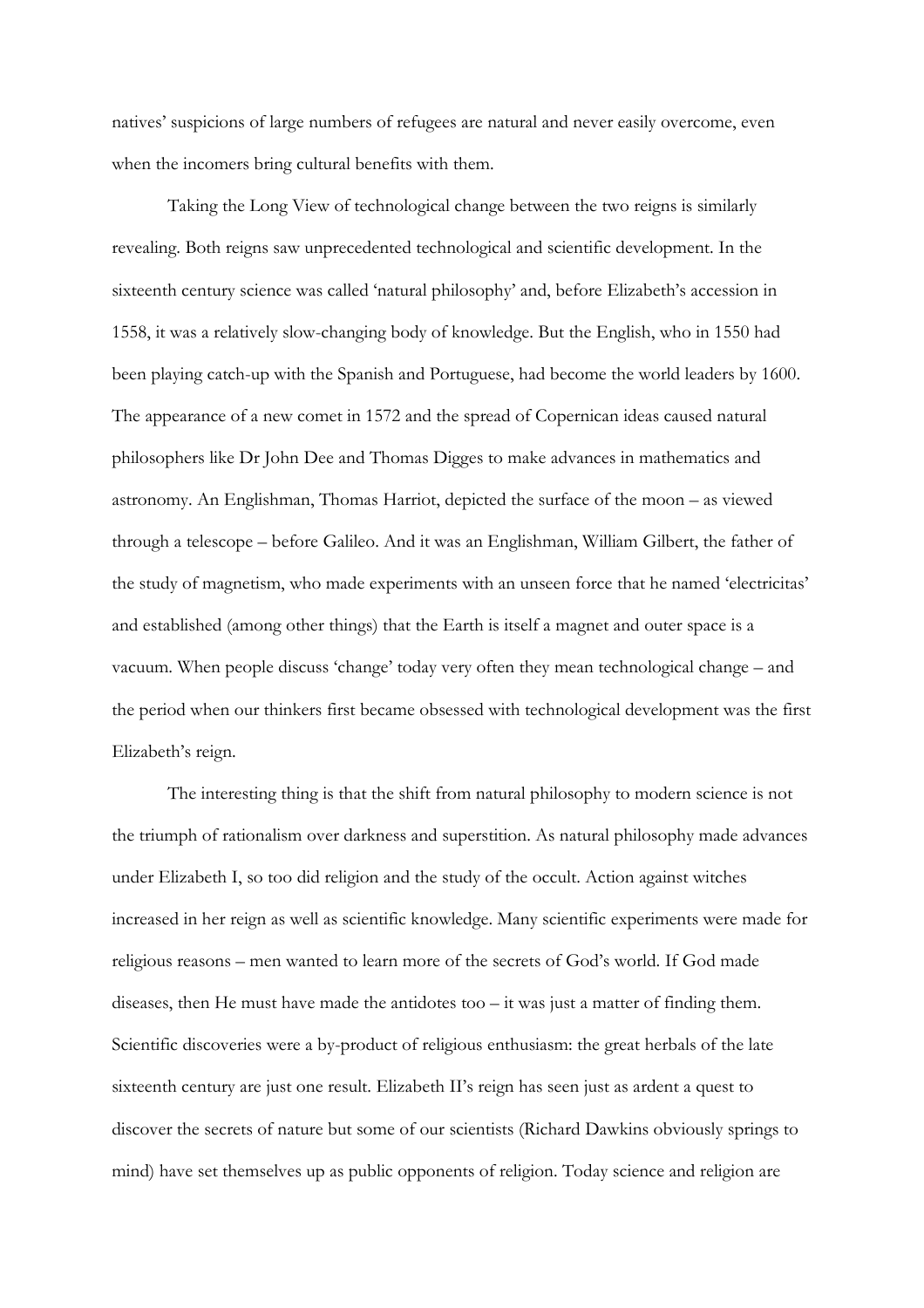poles apart. But Elizabethan natural philosophers would have laughed at Professor Dawkins and his ilk, for they would have deemed it ridiculous to suppose that simply by exploring Creation one could determine anything about the existence of its Creator.

 As the relationship between religion and science shows, although the similarities between the two reigns are interesting, it is the differences that carry the most meaning. The irony is that, in 1952, when people were relishing the prospect of a new Elizabethan 'golden age', the England of 1600, which they nostalgically thought of as 'golden', was one which most of us would find dangerous, misogynistic, violent, repellent, exhausting, unhealthy and cruel. Life has changed profoundly since then. The real changes are not the cosmetic things like communications devices and forms of transport or military destruction. People communicated, travelled and killed each other quite efficiently in the past. Similarly education, bureaucracy and religious belief are all relative to their own time: education today is not necessarily any 'better' than it was in the sixteenth century, for children are taught according to the demands of the time and there are plenty of practical things a boy would be taught on a farm or through apprenticeship that we do not teach today. The most important differences are not characteristics of the ways we live our lives (matters of choice) but the very substance of society: for example, health, equality and sustainability.

 Health – you can hear the 'P' word coming. Plague killed a quarter of the population of London in 1563, and at various other times it wiped out 10%-25% of the population of most towns and cities. There was no cure. Influenza was almost as bad: it killed 5% of the nation in about eighteen months in 1557-9 (that is proportionally more than were killed by the influenza outbreak of 1918-19 and the First World War put together). Life expectation at birth was between 35 and 40 (today it is twice as long). The median age of the whole population was about 21; today it is 39. People had far less experience to guide them in making decisions, they were accordingly more hot-headed violent, and death was never far away from your door – whether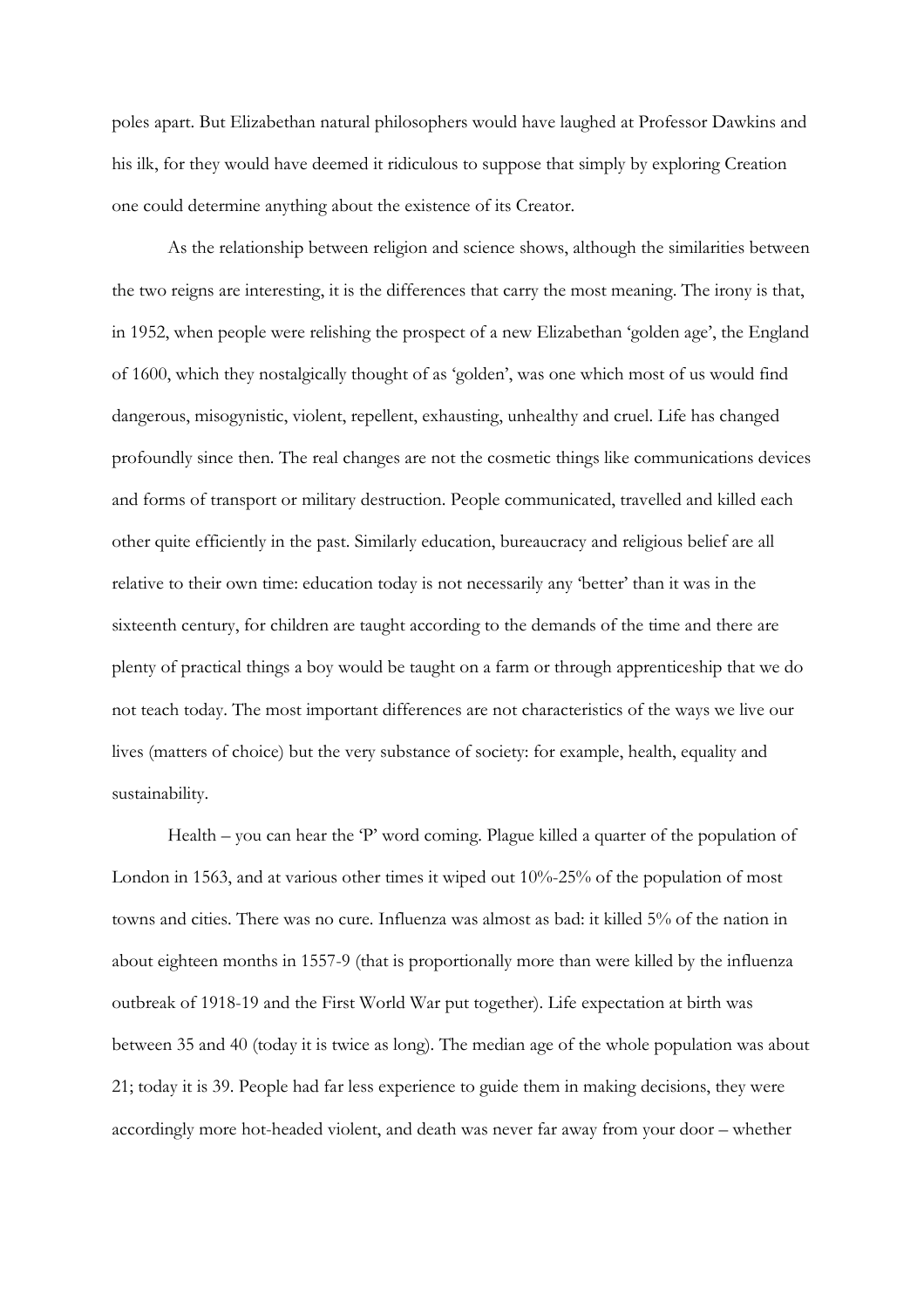from disease or injury. Most parents could expect to see half their children die. In malariainfested parts of the country, like Romney Marsh, you were considered old if you lived to forty.

 Equality is something of a catch-all term. Hopefully it draws your attention to the fact that you have many rights in the present reign that your ancestors did not imagine, let alone enjoy. The right to vote is important, but more important is the right to eat. That did not exist in the early part of Elizabeth's reign. Married women did not have the right to own property, or the right to carry on a trade independently, or the right not to be beaten or raped by their husbands, or the right to make a will. With such wonderful portraits of the first Elizabeth all around us we tend to forget how deeply prejudiced society was against women. It was equally prejudiced against the poor, the young, the sick and the old. The differences between the 'haves' and the 'have nots' today are largely financial; in the Elizabethan period the differences were more physical. Today even the poorest five percent almost all have access to shelter, warmth, clean water, food for their children and a toilet. They can at least work for a living, and obtain some money for food. If they fall sick, they receive professional medical attention. They have the vote. In stark contrast, in the 1590s, people regularly starved to death in the streets. Women were found dead in barns, having crept there to find some place to give birth. It was against the law to offer homeless people shelter if they were not from the same parish. First they were forced out of the parish; then, unable to work, they fell into stealing to get enough money to eat. When caught, they were normally tried and hanged. Only at the end of the reign did the Poor Law start to remedy this situation.

The idea that one man or woman is worth as much as any other simply did not apply in sixteenth-century society – except in the eyes of the Church. As a result, not only did you have inequality by neglect, as outlined above, you had extreme cruelty and discrimination. Torturing people in the name of the state was very much an Elizabethan innovation (not a medieval one as many people assume). Criminals were routinely killed by hanging or, in the case of treasonable women, burning at the stake. Male traitors had their guts cut out and burnt in front of their eyes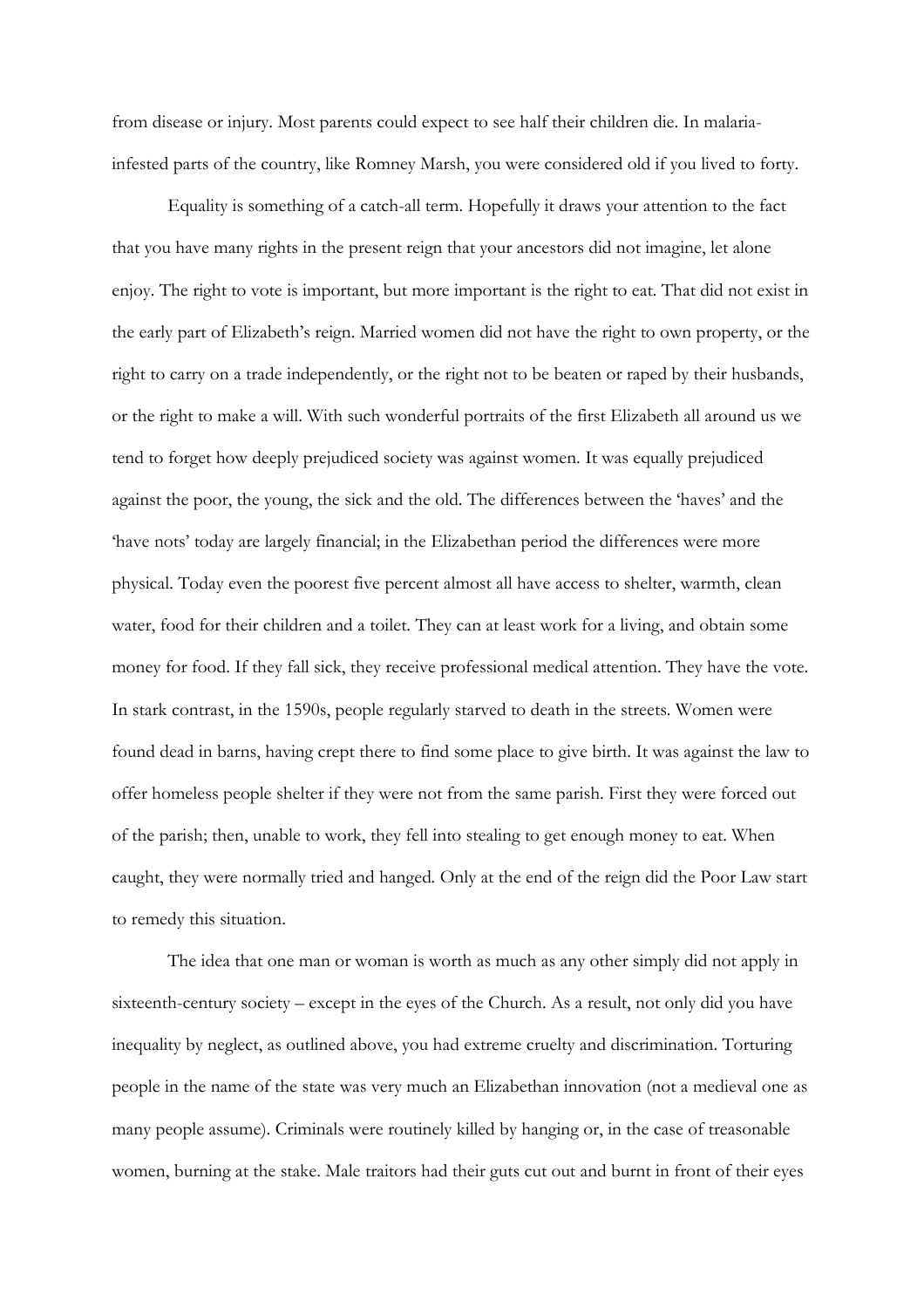prior to being killed. People refusing to plead in court were crushed to death under piles of stones. Men were expected to beat their children and servants, and masters their apprentices. The humiliation of moral offenders, such as adulterers, was common and widely approved of. Women and children who forgot their manners could expect to be flogged; slanderers could expect to have their ears sliced off in the pillory; women could be ducked on a ducking stool for simply being a scold. Some crimes involved the loss of a hand (Elizabeth I ordered a man's right hand cut off for writing a book about her possible marriage intentions – and the right hand of his publisher too). As for black people, the women tended to be used for sexual experimentation by their owners and their friends – baptism registers often record the name of the offspring's natural father as well as the name of the person to whom the mother belonged. In the first Elizabethan England, discrimination and cruelty were not just everywhere, they were widely considered good for society.

 Most people would agree that a society that is unsustainable is precarious, if not doomed. This brings us to the third fundamental difference between the two reigns. While each individual life was precarious under Elizabeth I, under Elizabeth II it is the whole of society that is vulnerable. In the first Elizabethan period, there was a firewood shortage as too much timber was felled; and there was a land shortage in towns as the population grew; but almost all the resources that an individual consumed were naturally replaceable. Coal was mined in small quantities but it was only used by blacksmiths, glaziers and similar craftsmen. Transport was all by horse, boat or on foot. Today, there are more than 51,000,000 people in England – thirteen times as many as there were at Elizabeth I's accession – and every single one of us directly or indirectly consumes thousands of times as much metal and coal as our sixteenth century forebears, not to mention infinitely more nuclear minerals, gas and oil.

In Elizabeth I's England food was by and large produced where it was consumed. No need for expensive haulage or continent crossing flights; people made do with what they could obtain locally. Today very few parishes can provide sufficient food to sustain their parishioners.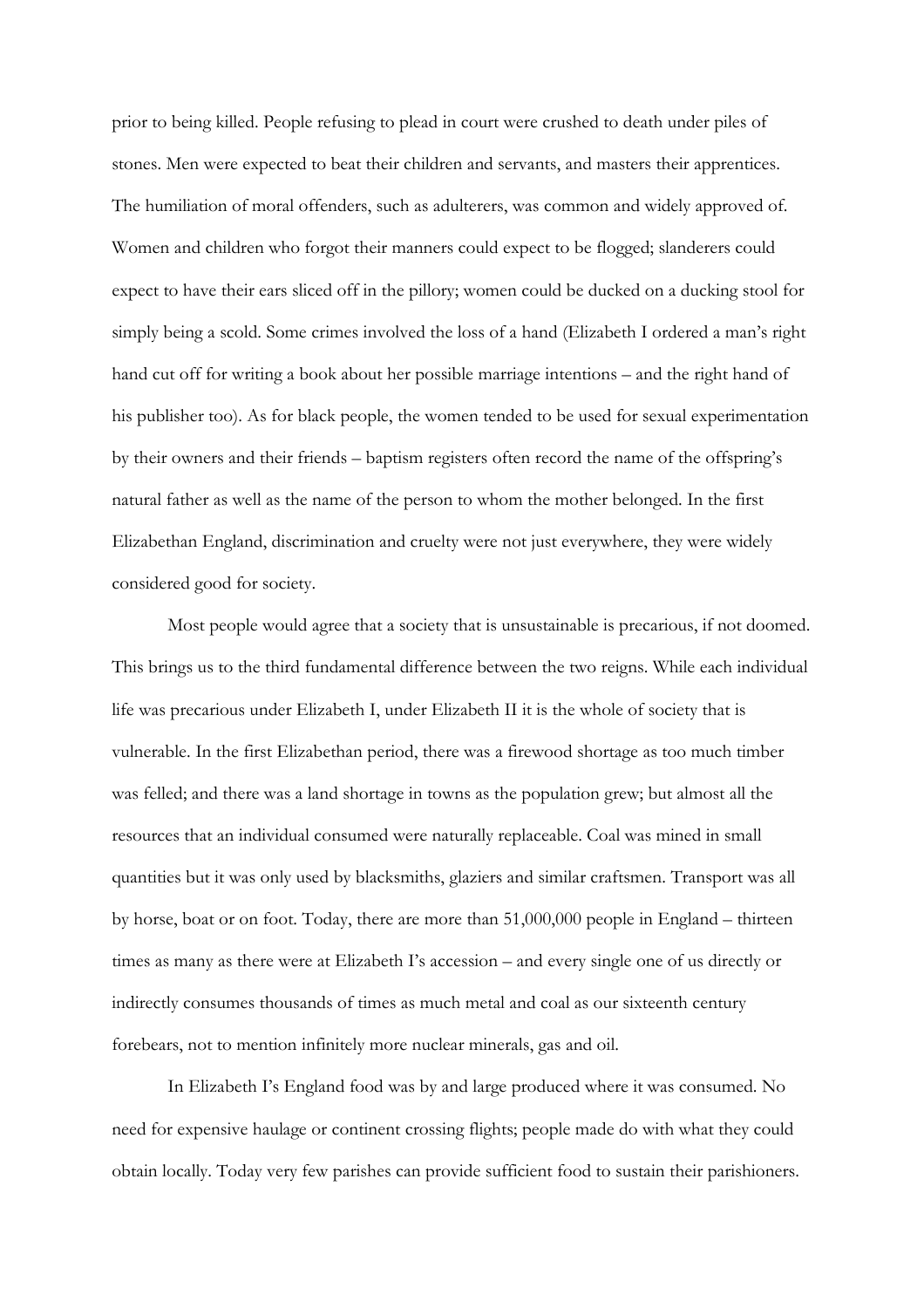Where I live in Devon, in a rural parish of seven thousand acres, the only arable field is for cattle fodder. Nothing is farmed here but sheep and bullocks – there isn't even a single milk herd left. And that does not just apply to food: one could say the same for the production of building materials and leather products, brewing, tailoring, vehicle manufacture – all those things that a community used to supply. Specialisation has left us wholly dependent on one fossil fuel, petrol, to sustain our entire existences. We have practically laid siege to ourselves – medieval style – so that if someone were permanently to destroy the fuel distribution network across the UK they could starve us, as if we were all in a Britain-shaped castle surrounded by a large moat with not enough food. And we know that petrol and diesel will eventually run out. While most people think of change as technological – and point to the Internet and mobile phones as what principally sets us apart from the past, a far greater difference lurks in the fact that, for the first time in the history of the world, we have allowed our communities to become helpless – unable to feed themselves or even clothe themselves.

Taken as a whole, with all its similarities and differences, the comparison of the two Elizabethan Englands leaves an impression of them acting as bookends. It is very difficult for us to relate to people before Elizabeth I's reign. We can see Elizabeth's face and the faces of her courtiers in pictures and we can read their thoughts in their letters and diaries; we recognise the patterns of their speech from Shakespeare and the English Bible. As for the far side of our current queen's reign, we cannot look far into the future; it is as alien as the middle ages. Nor do we dare, given the acknowledged unsustainability of our way of life. Between Elizabeth I and Elizabeth II lies almost everything we culturally share. And the two reigns serve as bookends in other ways – in terms of the rise and fall of things. It was in Elizabeth I's reign that Dr John Dee came up with the idea of the British Empire: in Elizabeth II's reign what remained of the empire was largely dismembered. In the first Elizabeth's reign we started discovering new territories and indigenous tribes; in Elizabeth II's reign we have identified the last remaining pockets that have not yet been touched by the Western World. In the sixteenth century mining for coal greatly